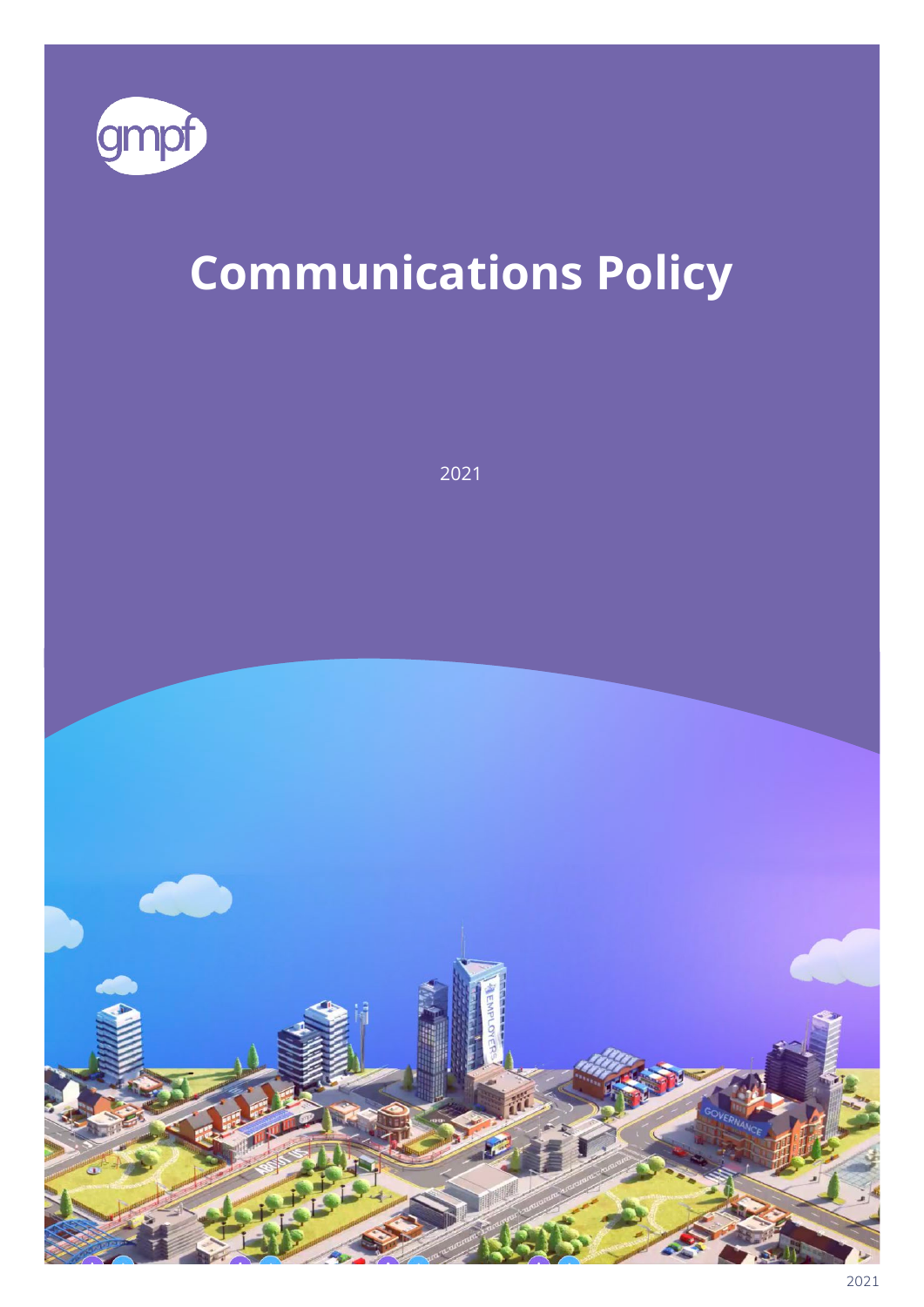## **Communications Policy 2021**

#### **Introduction**

The Greater Manchester Pension Fund (GMPF) is a regional pension fund administering the Local Government Pension Scheme (LGPS). It is the largest LGPS fund in England and Wales.

GMPF has a Communication and Engagement Strategy that has been developed based on the feedback we receive. The Strategy is used to drive changes to the communication work that we do. It outlines GMPF's aims and objectives when communicating and engaging with all its stakeholders.

This Communications Policy is a statement of how we are currently delivering those aims and objectives.

The LGPS Regulations require us to prepare, maintain and publish a statement setting out our policies on communications. We have prepared this document in line with these requirements. It covers our communications with:

- Pension fund members
- Representatives of members
- Prospective pension fund members
- Our employers and prospective employers.

This document will be revised and republished whenever there is a material change to the way we communicate or engage with any of these groups.

This Communications Policy and the Communications and Engagement Strategy are available on the GMPF website.

#### **Pension fund members**

We communicate with our members in a variety of ways.

#### GMPF Website and My Pension

The GMPF website at www.gmpf.org.uk has general information about GMPF and about being a member of the LGPS.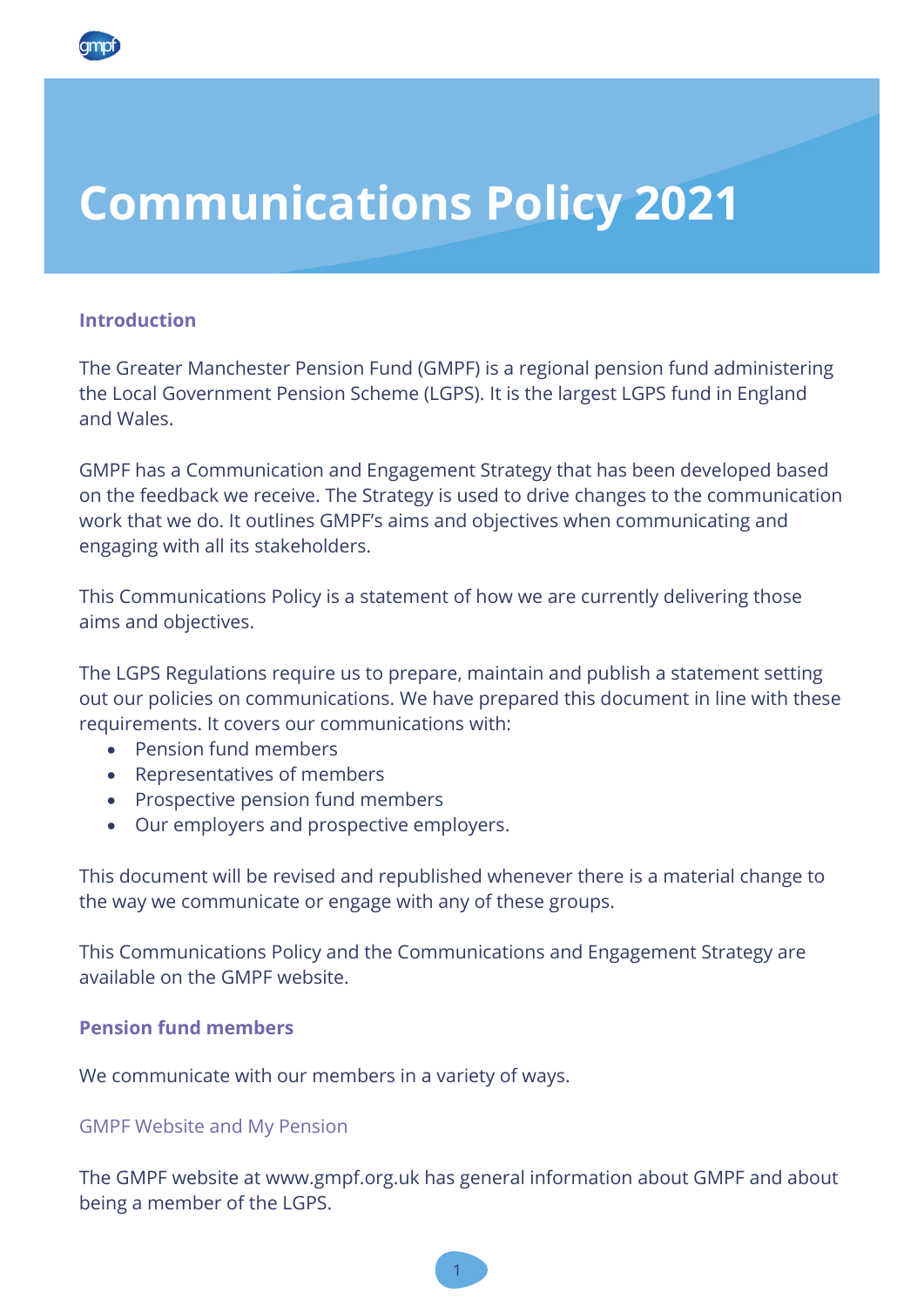

Members can access their pension account using the My Pension area of the website. This is a secure area that allows members to see the personal details we hold about them. They can also update information such as their death grant nomination and use a calculator to estimate their retirement benefits. Contributing and deferred members can view their annual pension statements and pensioner members can view their pension payment information.

We will send emails to all members who have registered for My Pension to alert them to any key updates made to the GMPF website or My Pension area. We will also add any relevant news updates here.

Members can send questions and queries to us using the online form, and we will respond to them by email or another method as requested. The GMPF website has a 'feedback zone' where members can leave feedback or register complaints or compliments about the service we provide. A survey is presented to members when they log out of My Pension, allowing them to provide feedback specifically about this online service.

We store all literature (such as GMPF's annual report and Guide for Members) and all statements and policies on the website.

#### **Twitter**

GMPF has a Twitter account. We regularly tweet information and updates that we believe our members might be interested in. You can follow us at @GMPF\_LGPS

#### Google

GMPF makes use of a feature in Google where members can ask us questions and receive answers back, see our opening times, access directions to our offices, see photos and write reviews on our performance.

#### **Helpline**

We provide a helpline service for all our members to use if they need to contact us by telephone or email. There are two helpline numbers for members; one for pensioner members to call 0161 301 7100, and one for all other members to call 0161 301 7000.

#### Roadshows, seminars, webinars and surgeries

GMPF arranges a programme of online and face to face events each year to meet with individuals or small groups of members. We will arrange some of these events in conjunction with employers, and the employer will advertise these to its employees. We will arrange and host others ourselves. We will advertise these on the GMPF website.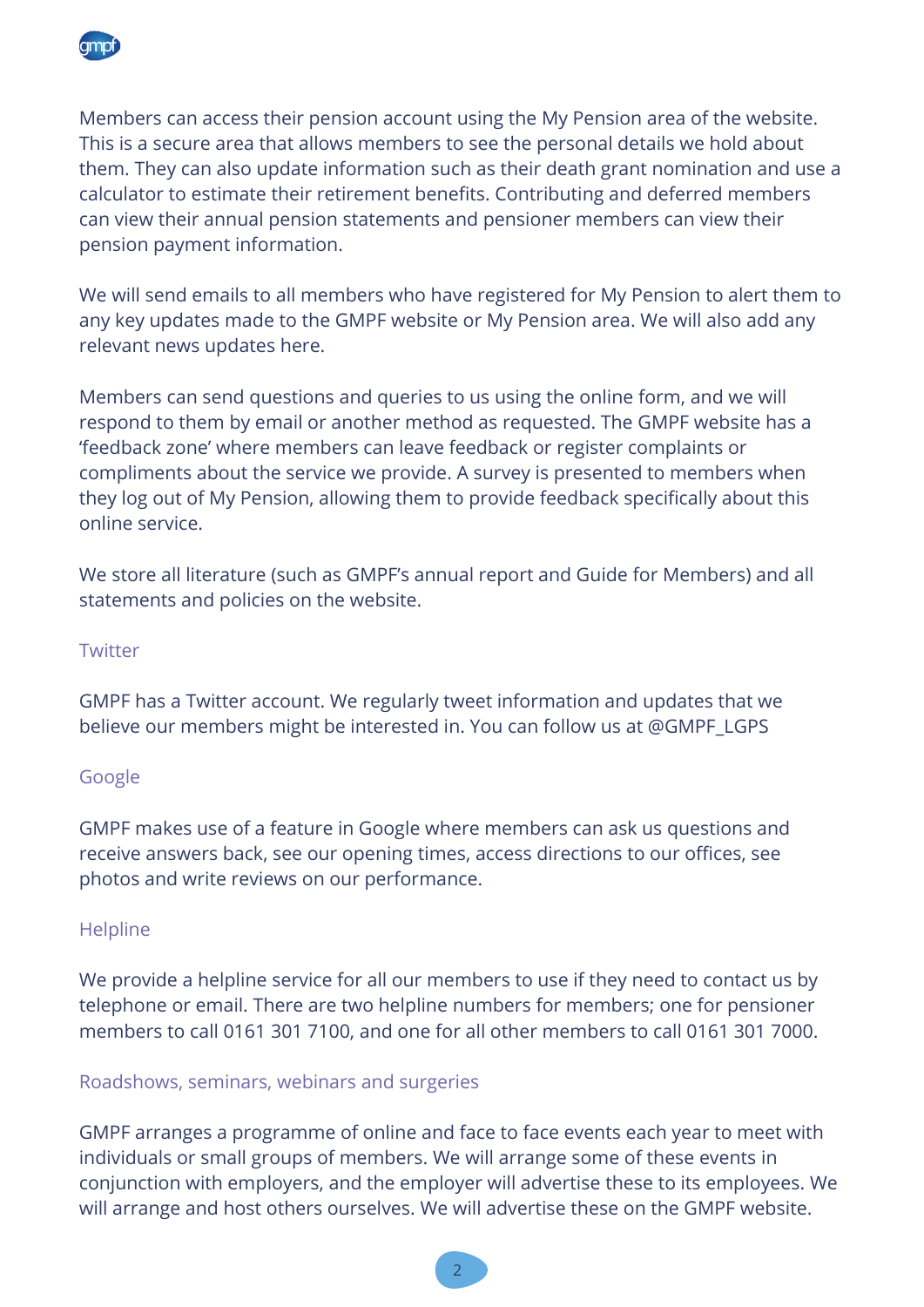

#### Individual letters, telephone calls and e-mails

Whenever we are dealing with a specific request or processing a pension benefit, we will likely communicate either by letter, telephone call or email, depending on which is most appropriate.

#### **What we do not do**

We never cold call our members about any aspect of their pension. If a member receives an unexpected call from someone claiming to be from GMPF, then we suggest they always ring our Helpline to check whether the call was genuine.

#### **Visits to our offices (currently not available due to COVID-19 restrictions)**

Members are welcome to visit our offices if they prefer to speak to us face to face. Ideally, members should make an appointment in advance so we can make sure that someone is available to see them. We have private interview rooms so that we can discuss matters confidentially. Members can return documents or make general enquiries at our reception at any time during office hours. Our opening hours and details of how to find us are on our website at [https://www.gmpf.org.uk/about/contact](https://www.gmpf.org.uk/about/contact-us)[us.](https://www.gmpf.org.uk/about/contact-us)

#### **Special requests and paper communications**

Members should contact us if they need information or for us to communicate with them in a specific way (for example, requiring letters to be in large print or on a different coloured background). We will then arrange to do this. If a member wishes to opt out of receiving electronic communications and wishes to receive paper copies instead, then we ask that they put this request in writing to us. Members should quote their unique GMPF pension reference so that we can identify the correct pension record and make the necessary arrangements. If we are unable to communicate electronically with a member for whatever reason and we are required by law to provide information to them, then we will send that information in writing either to their home address or to their employer to forward on.

#### **Consultations, surveys and focus groups**

GMPF conducts various consultation events and surveys and holds focus groups from time to time to obtain feedback that might help to improve the service. We publish all relevant results or feedback on the GMPF website.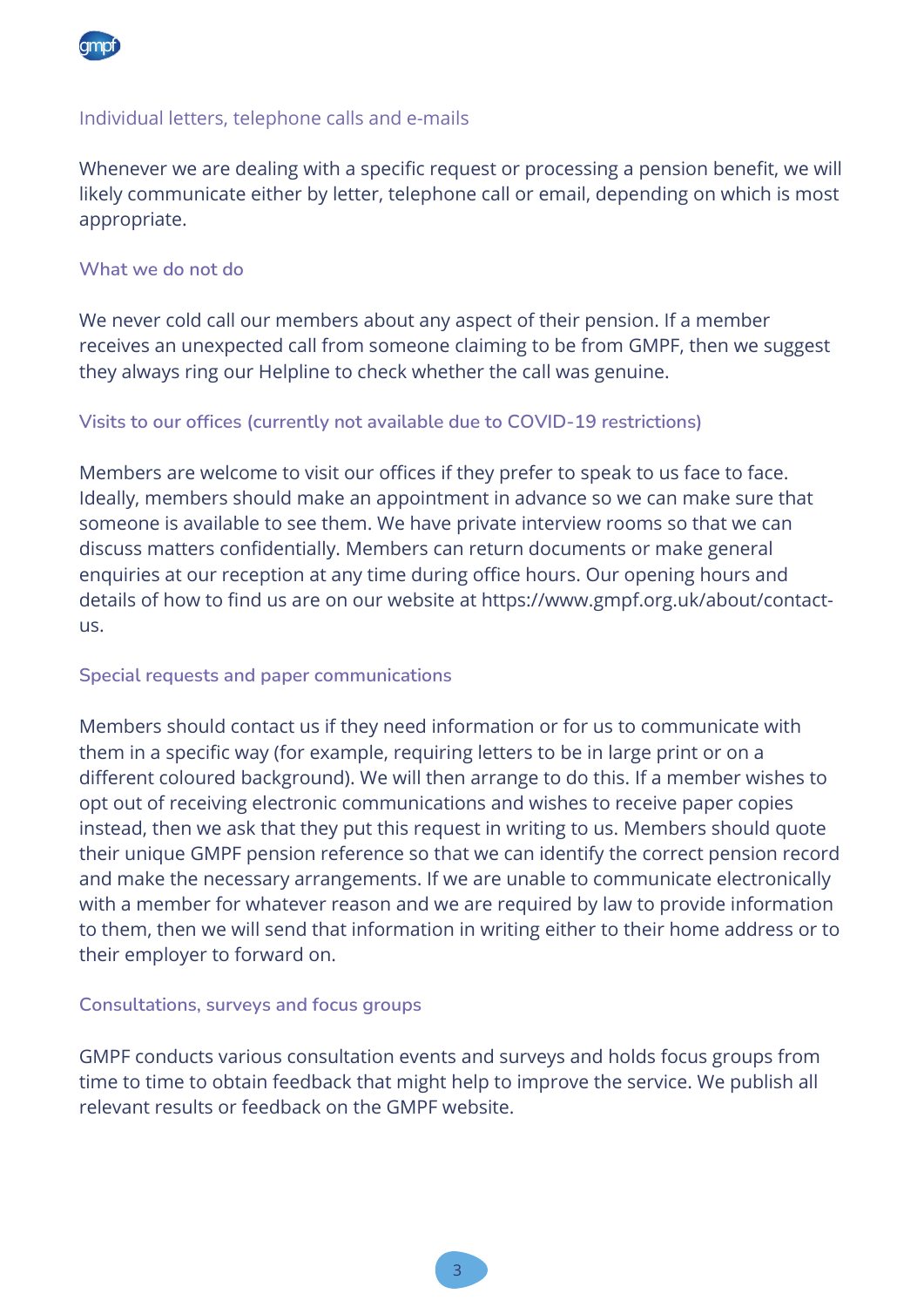

#### **Representatives of members**

#### **General information about GMPF and the LGPS**

General information and literature is available to the representatives of members on the GMPF website, as detailed in the section above.

**Employee representatives who are members of the GMPF Management Panel, Local Board or Working Groups** 

GMPF will provide representatives with information about GMPF and the LGPS through online and face to face presentations delivered at meetings or through written reports. GMPF will provide or facilitate training where identified or requested. We will also circulate news updates as and when required.

#### **Prospective pension fund members**

#### **General information about GMPF and the LGPS**

We hold general information and literature for prospective pension fund members on the GMPF website. Prospective members can contact us by using the 'Contact Us' option on the website.

#### **Promoting the benefits of joining**

GMPF requires all its employers to provide prospective members with a link to or copy of its 'Guide for Members'. This guide highlights the benefits and costs of joining the LGPS. Employers should ideally provide it as part of an employee's letter of appointment. GMPF also requires its employers to engage with any events that promote the benefits of the LGPS to prospective members.

#### **Consultations and surveys**

GMPF conducts various consultation events and surveys from time to time for prospective members, to obtain feedback that might help it to promote the LGPS to non-members.

#### **GMPF employers**

We communicate with our employers in a variety of different ways.

#### **GMPF Website and Employers Website**

We hold general information about GMPF and about becoming an employer in GMPF on the GMPF website.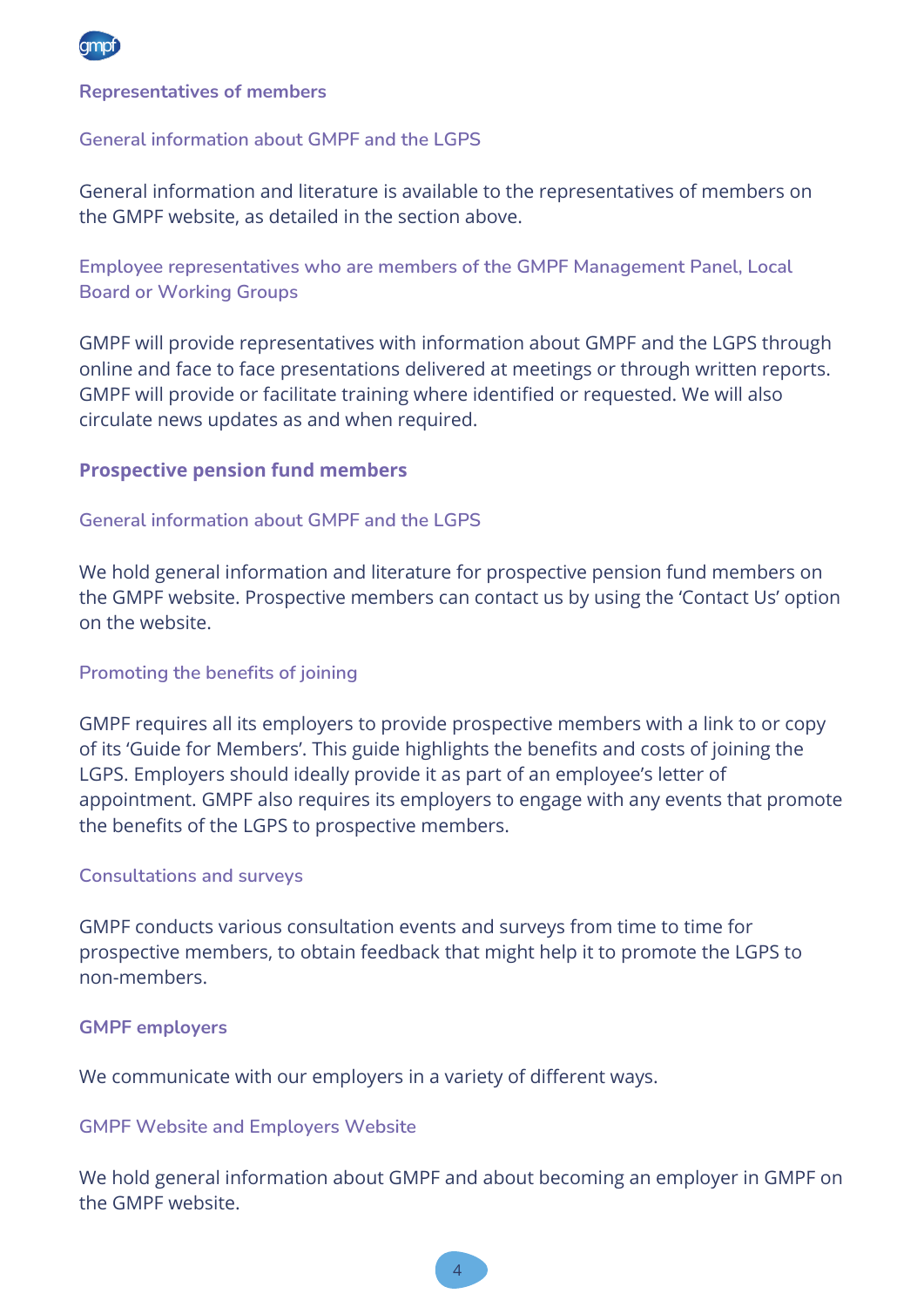

Employers can access a secure area of the website that is just available for employers. This area holds procedure notes, training information, forms and guidance to help employers to carry out successfully their employing authority responsibilities.

#### **Email bulletins and newsletters**

We issue regular bulletins to our employers to provide news, updates and reminders. We also publish newsletters and ad hoc alerts whenever there is specific or topical information employers need to be aware of.

#### **Helpline and other support**

We have an Employer Liaison team dedicated solely to employer support. We provide a helpline service for all our employers to use if they need to contact us by telephone. The number is 0161 301 7200. We also have a dedicated employer support email address too.

**Meetings, webinars, training events and surgeries** 

GMPF can arrange online and face to face events depending on the requirements of each employer.

GMPF holds regular online and face to face meetings with all its large employers, the frequency of which depends on the agenda.

We arrange training events for employers to attend. These may be large scale events providing general training on the LGPS or smaller events or webinars to provide training on a specific area or task (such as how to provide pay and contribution returns).

GMPF will also work with employers who have individual training needs, hosting inhouse training sessions or visiting employers.

GMPF hosts an annual update meeting for all its employers. Officers provide a verbal update about GMPF's work over the previous 12 months and employers can ask questions or ask for further information about specific topics or projects.

#### **Consultations, surveys and focus groups**

GMPF conducts various consultation events and surveys and holds focus groups with its employers from time to time. The feedback helps to improve the service provided to employers and their members. All relevant results or feedback is made available to all employers.